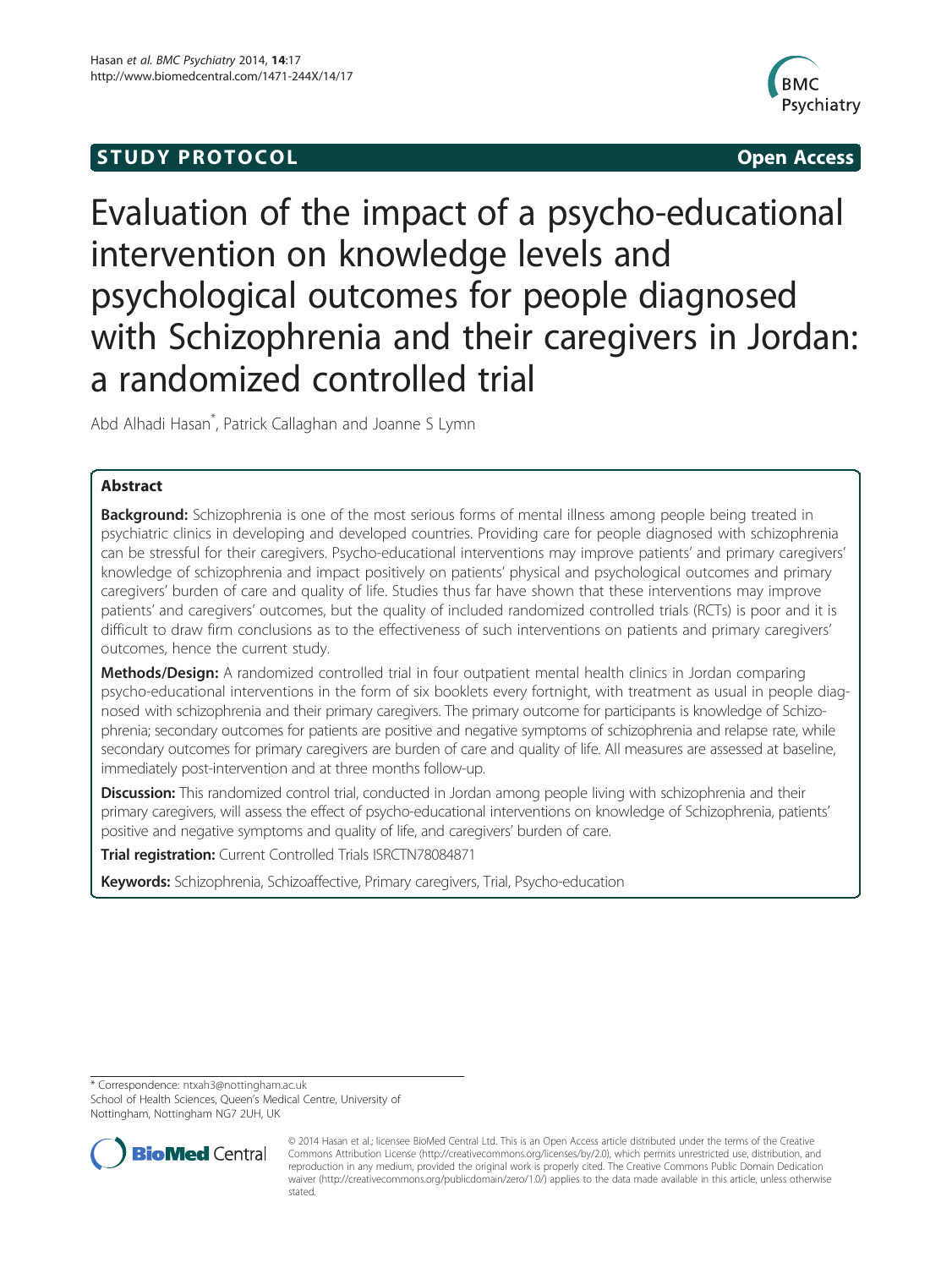# **Background**

Schizophrenia is one of the most common and serious forms of mental illness and is often chronic, recurrent, disabling and debilitating [[1\]](#page-5-0).

While studies have reported that the main cause of schizophrenia is unknown, a widely accepted model is the stress vulnerability hypothesis, which proposes that the interaction between biological vulnerability and socio-environmental stressors, including social stressors, have a significant role in the presentation and illness course [[2\]](#page-5-0). This model suggests that schizophrenia is caused by an imbalance in biological or psychological systems. Imbalance in biological systems is considered the main precipitating cause for schizophrenia, and it includes genetics, head injury and viral infection. The impact of schizophrenia is commonly mitigated by taking medication and abstaining from alcohol. The psychological system is concerned with stress; stress is caused by events that challenge people and compel them to adapt themselves in order to function as 'normal'. However, people who struggle to adapt to stressful life events (e.g. bereavement, loss of job) often report poorer disease symptoms [[3\]](#page-5-0).

Previous studies have estimated that schizophrenia affects around 1.1% of the adult population worldwide, which equates to around 51 million people. Commonly, people are diagnosed with schizophrenia before the age of 25 years [\[4](#page-5-0)].

The health system in Jordan has three sectors: Ministry of Health (MoH), private and military. The MoH provides healthcare to the majority of the Jordanian population [\[5\]](#page-5-0).

In Jordan, a recent report [[5](#page-5-0)] has shown that 305 individuals per 100,000 of the population have been diagnosed with mental illness, 50% of whom are diagnosed with schizophrenia, making this a significant healthcare issue.

Family interventions described in previous randomized controlled trials (RCTs) [[6-8\]](#page-5-0) are psycho-educational in nature and seek to improve patients and primary caregivers' knowledge of schizophrenia and change patients and primary caregivers' behaviour by improving their knowledge about expected 'maladaptive' behaviour, disease symptoms and how can they deal with these issues using psycho-educational interventions [[9\]](#page-5-0). Whilst the content psycho-educational intervention varies between studies, there are common factors among most studies [[7,10-12](#page-5-0)] including; general information about schizophrenia, symptoms, medication management, problemsolving strategies and communication skills for patients and primary caregivers. Psycho-educational interventions are usually delivered by psychiatrists [\[13\]](#page-5-0). mental health nurses [\[6,7,13](#page-5-0)] and social workers [\[14](#page-5-0)]. The average duration of sessions varies among studies from 60 to 120 minutes [[7,10,15-17\]](#page-5-0), The methods of delivering

psycho-educational interventions in studies for people diagnosed with Schizophrenic patients and primary caregivers include lectures [[7,10,18-20\]](#page-5-0), face to face methods supported with a printed booklet [[10,13\]](#page-5-0) and online education [[20\]](#page-5-0).

Studies which adopted an online method of delivering psycho-educational interventions to participants revealed a substantial improvement in patients diagnosed with schizophrenia and caregivers' knowledge levels and patients' symptoms [\[8\]](#page-5-0), stress and social support levels [[20\]](#page-5-0). Additionally, delivering psycho-educational interventions with minimal interaction such as printed booklets and online provision has shown a similar effect on participants' outcomes [[20\]](#page-5-0). A recent meta-analysis [[21](#page-5-0)] of RCTs that delivered psycho-educational interventions online, by email and by printed leaflets was easy to access for large numbers of mental health patients and their primary caregivers at a relatively low cost. There has been an increasing interest recently demonstrating the effectiveness of psycho-education interventions using online, or booklets on patients and caregivers' outcomes in relatively resource-poor countries [[21](#page-5-0)].

Studies thus far have shown that these interventions may improve patients' and primary caregivers' outcomes, but the quality of included RCTs is poor due to a lack of randomization and blinding and insufficient sample sizes [[22\]](#page-5-0). Consequently, the evidence base is inconclusive about the effectiveness of such interventions on patients and primary caregivers' outcomes, hence the current study.

# Aim

The aim of this study is to investigate the the effectiveness of psycho-educational intervention delivered via a printed booklet on people diagnosed with Schizophrenia and their primary caregivers' outcomes. It is anticipated that treatment as usual and psycho-educational intervention delivered by a booklet will: Improve patients' and primary caregivers' knowledge of schizophrenia, improve patients' positive and negative symptoms and reduce their relapse rates, and improve primary caregivers' burden of care and quality of life better than treatment as usual alone.

# Method/design

The study is a randomized controlled trial comparing the effect of psycho-educational intervention delivered via a printed booklet with treatment as usual on people diagnosed with Schizophrenia and their primary caregivers' outcomes assessed at baseline, immediately postintervention and at three months follow-up.

#### Setting

The study will be conducted in four state funded psychiatric outpatient clinics in Amman, Jordan.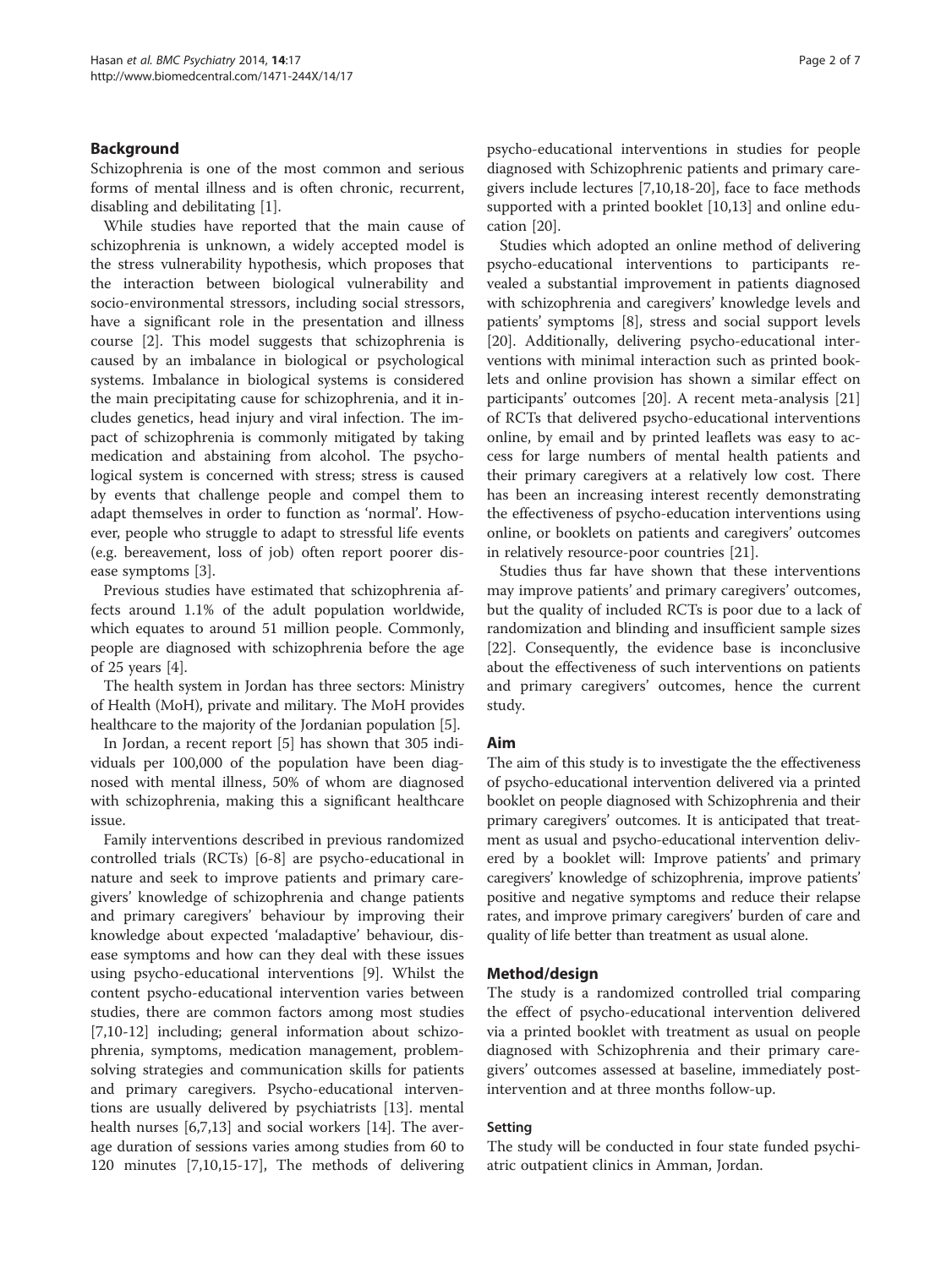#### Study participants

Participants will be people aged 18 years or over, diagnosed with schizophrenia or schizoaffective disorder, and their primary caregivers.

#### Inclusion criteria

To be included in this study patients will have a primary diagnosis of schizophrenia according to the Diagnostic and Statistical Manual of Mental Disorders, 4<sup>th</sup> Edition (DSM-IV) [\[23](#page-5-0)] and their primary caregivers. Caregivers are defined as the primary caregiver with close contact with the person. All participants should be able to read and write English or Arabic and be willing and able to consent.

# Exclusion criteria

Patients will be excluded if they have a learning disability, known organic mental disorder, have current substance abuse, living alone or without close contact with caregivers, or who are currently receiving any formal psycho-educational intervention. Primary caregivers will be excluded if they are involved in caring for more than one person with a diagnosed mental health problem.

# Recruitment

People diagnosed with schizophrenia or schizoaffective disorder in Jordan typically visits outpatient clinics with their family member. A poster about the study will be displayed in these clinics advertising the study and requesting volunteers. Interested participants will receive further information about the study directly from a research student or mental health professional in these clinics.

The study will recruit acute or chronic patients being treated in these clinics when they attend for appointments. AH or another mental health professional will inform participants about the study. The study information package will be given to each participant alongside a verbal explanation about the project. Sufficient time will be afforded to each participant to read the study information. Participants will be asked to return a signed consent form to nursing department in the clinic. AH will administer a study inclusion checklist to assess participants' eligibility.

# Randomization

Participants who meet the inclusion criteria will be randomly allocated to one of the study arms by an independent research professional not connected to the study The allocation of participants to the study arm will be determined by a random number list generated by another researcher who has had no contact or access to recruited participants in the trial.

Randomization will be implemented by using a third remote allocation system, PC will generate and send a random list to the independent researcher, AH will then contact the researcher when each participant is recruited, to receive the allocation. The allocation of participants to the study is shown in Figure [1.](#page-3-0)

# Intervention

# Psycho-education intervention

Besides treatment as usual, participants in the experimental arm of study will receive a psycho-educational booklets each fortnight for 12 weeks. Primary caregivers will receive follow-up phone calls to ensure that they have read and understood the booklet and to allow them to ask questions about its content. The psychoeducational intervention is based on the framework of Atkinson and Coia [[24\]](#page-5-0). The booklets were developed by the research team and the content was checked, assessed and approved by an independent psychiatrist unconnected to the study. The booklets will be distributed to patients or caregivers during an outpatient visit. Booklets will be distributed inside a sealed envelope to maintain participants' anonymity and minimize contamination between study arm participants. The booklet contents are shown in Table [1.](#page-4-0)

# Treatment as usual (TAU)

TAU consists of medication, and laboratory investigations delivered by the mental health team.

# Measures

After recruitment and obtaining written consent from participants, but prior to randomization, baseline assessments will be taken by AH. Baseline assessment includes clinical information from the patient's clinic record (medical diagnosis and illness duration) and demographic information; age, education level, employment status and marital status.

The primary outcomes for patients and primary caregivers are knowledge about schizophrenia measured by the Knowledge about Schizophrenia Questionnaire (KASQ). Secondary outcomes are schizophrenia symptoms measured by the Positive and Negative Symptom Scale (PANSS) for patients and Family Burden of Care measured by the Family Burden interview Scale (FBIS) and quality of life measured by the Schizophrenic Carers Quality of Life Scale (S-CQoL) for caregivers.

KASQ is a self-reported questionnaire developed by Ascher-Svanum [\[25\]](#page-5-0). It consists of 25 multiple-choice items intended to measure patients' basic knowledge about schizophrenia and its management, aetiology, prevalence, prognosis, treatment and anti-psychotic medication effects and side effects. KASQ is scored from 0 to 25 with a higher score indicating more knowledge. KASQ has been used with people diagnosed with Schizophrenia and carers worldwide.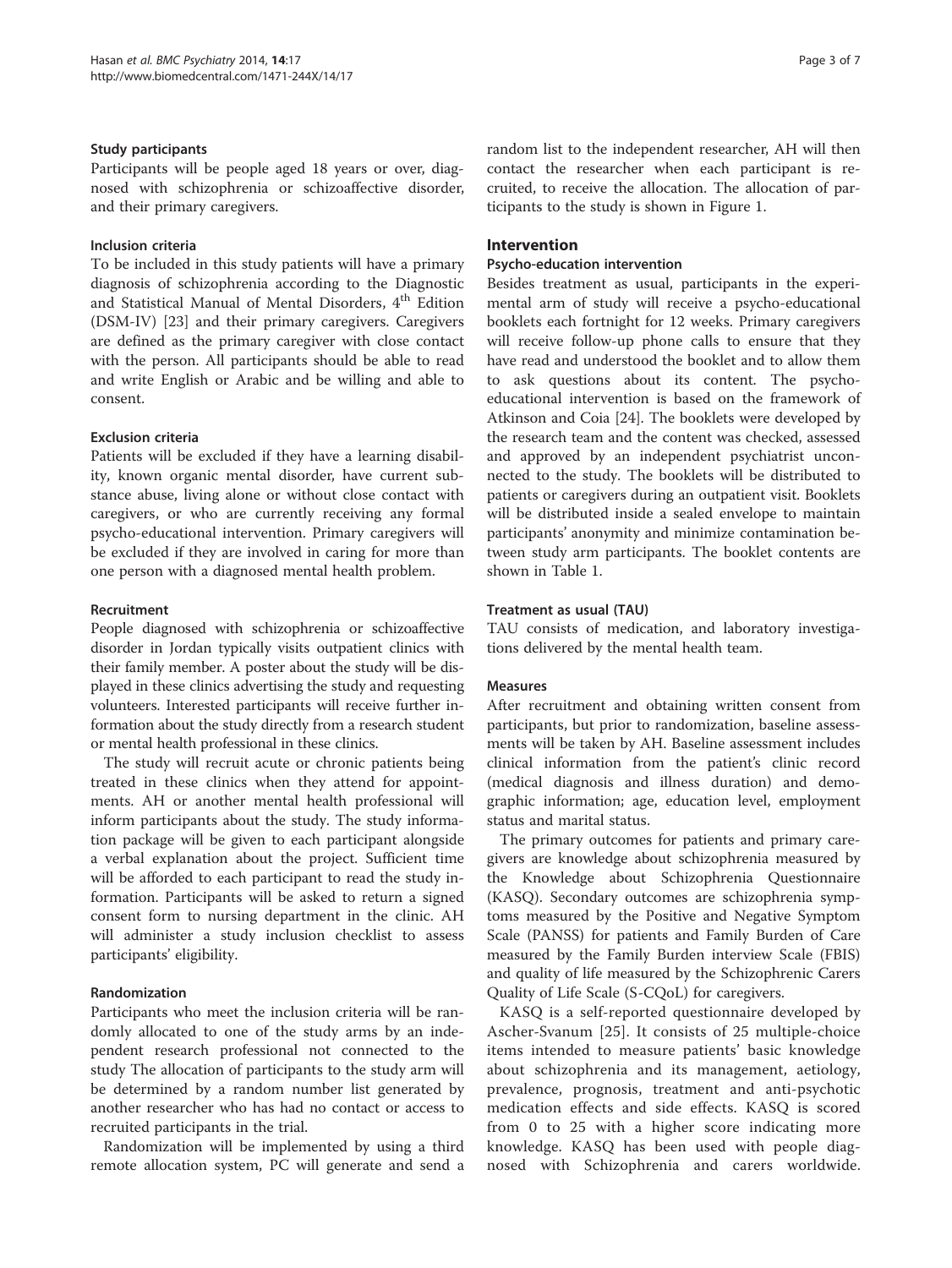<span id="page-3-0"></span>

Studies with subgroups [\[25](#page-5-0)] reported Cronbach's alpha coefficients of 0.89 and 0.85 and test-retest reliability coefficient over three weeks was 0.83.

The PANSS was developed by Kay [\[26](#page-5-0)]. It assesses positive, negative and general psychopathology schizophrenia symptoms. The scale measures 30 clinical symptoms of schizophrenia, each symptom is scored from 1 indicating absence of psychopathology to 7 indicating severe psychopathology with higher scores indicating a poorer mental health status. The scale has good internal reliability and criterion related validity was examined with Andreasen rating systems. The result indicated that high correlation between two positive scales ( $r = 0.77$ ,  $P < .0001$ ) and negative scales  $(r = 0.77, P < .0001)$ . And GPS from PANSS examined with Clinical Global Impression scale (CGI) and correlation was  $(r = 0.52, P < .0001)$  [\[27](#page-5-0)].

The FBIS was developed by Pai and Kapur [[28](#page-5-0)] and assesses subjective, objective and global burden care of caring for mentally ill relatives at home. The FBIS consists of 24 items and focuses on six domains of caregivers' burden: family finance, routine, leisure time, physical health, mental health and family interaction. Each item is rated on a three-point Likert scale (0: no burden, 1: moderate burden, 2: severe burden). The participants' final scores range from 0 to 48; a higher score indicates a higher level of burden. The scale has good reliability and validity (Cronbach's alpha 0.87; test-retest 0.83) [\[29](#page-6-0)].

The S-CQoL was developed by Richieri [[30\]](#page-6-0) to assess the impact of caring for people diagnosed with

Schizophrenia on carers' quality of life. The S-CQoL consists of 25 items scored from 25 to 125; a higher score indicates a good quality of life. The S-CQoL has seven dimensions: Physical and Psychological Wellbeing (PsPhW), Psychological Burden and Daily Life (PsBDL), Relationships with Spouse (RS), Relationships with Psychiatric Team (RPT), Relationship with Family (RFa), Relationships with friends (RFr) and Material Burden (MB). The Scale has an adequate internal consistency for all dimensions ranging from 0.64 to 0.95 and Cronbach's alpha is 0.79 to 0.92. External validity examination was shown a significantly correlated S-QoL dimension with all short form-36 dimension scores (SF-36) [\[30\]](#page-6-0).

In reviewed literature, there were disparities in the operational definition of relapse. However, the majority of these studies adopted numbers of readmission, or exacerbations in psychotic symptoms of more than 5–10 points measured on the Brief Psychiatric Rating Scale (BPRS) or PANSS, the number of increases in anti-psychotic medication dosage, or medication compliance. For this study, relapse is defined as the number of readmissions measured at baseline three months prior to the study commencing, at end of intervention immediately and three months follow up. Furthermore, relapse with medication means the numbers of increasing current antipsychotic medications prescribed to patients during the same intervals. These data will be obtained from participants' medical records.

None of these outcomes have been used in an Arabic speaking country so they will be translated from English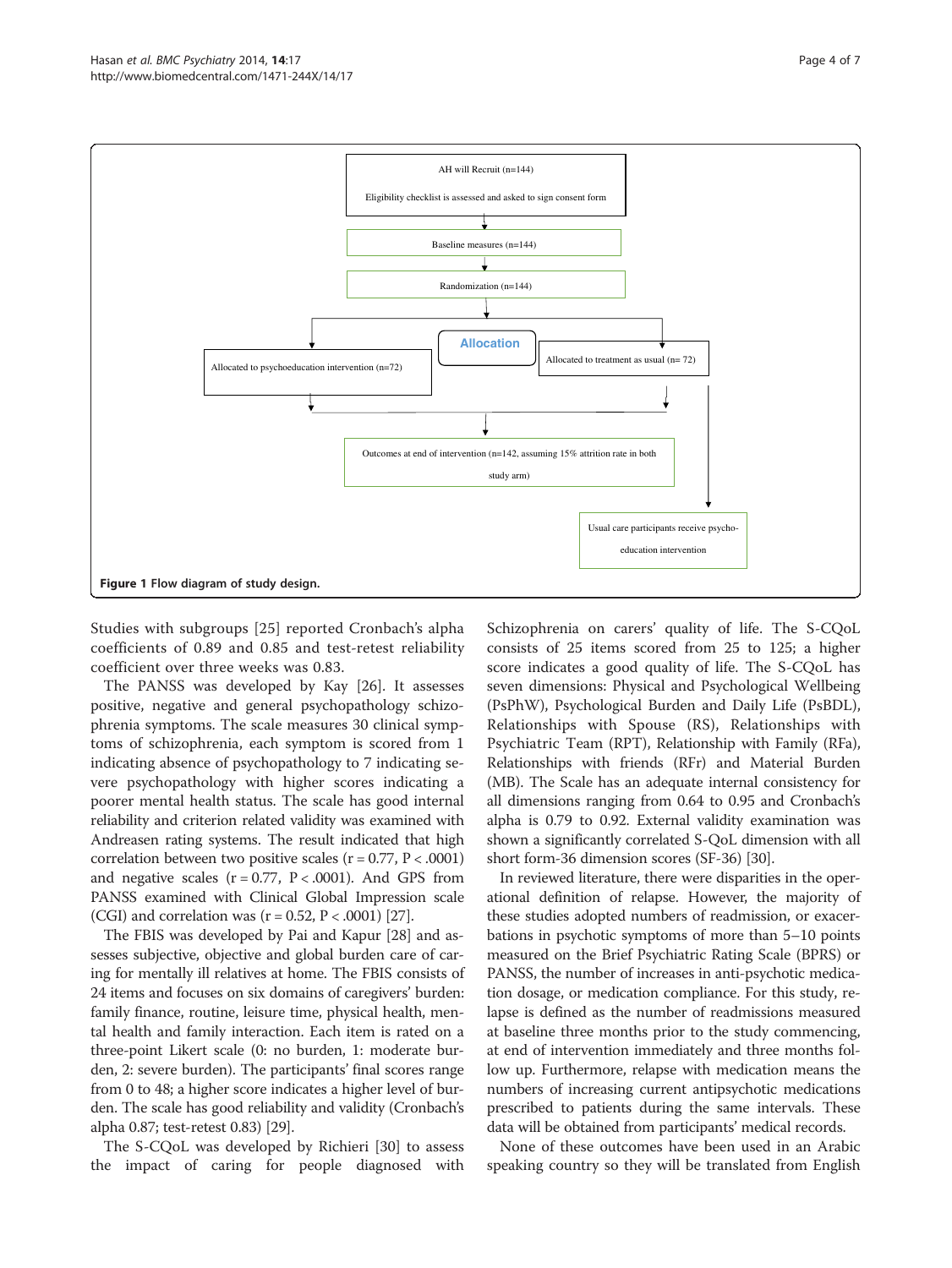#### <span id="page-4-0"></span>Table 1 Component of the psycho-educational intervention

| <b>Booklet number</b> | <b>Contents</b>                                                                                              |
|-----------------------|--------------------------------------------------------------------------------------------------------------|
| One                   | -What is schizophrenia?-Common myths about schizophrenia.                                                    |
|                       | -Prevalence.                                                                                                 |
|                       | -Disorder course.                                                                                            |
|                       | -Positive and negative symptoms of schizophrenia.                                                            |
|                       | -How is the schizophrenia diagnosed?                                                                         |
| Two                   | -Stress vulnerability Model of psychiatric disorder.                                                         |
|                       | -Psychobiological vulnerability to disorders (genetic and biological factors).                               |
|                       | -Effects of alcohol and drug abuse and medication on symptoms.                                               |
|                       | -How family members can help.                                                                                |
| Three                 | -Medication effects on disorder (Treatment of acute symptoms).                                               |
|                       | -The pros and cons of long term medication.                                                                  |
|                       | -Strategies for managing side effects.                                                                       |
| Four                  | -Early warning sign of relapse.                                                                              |
|                       | -Definition.                                                                                                 |
|                       | -Common early warning signs.                                                                                 |
|                       | -Identification of early warning signs for the client.                                                       |
|                       | -Explanation concept burden of care, importance of self-care and understanding the patients' needs for help. |
| Five                  | -Recommendation for improving coexistence in the family.                                                     |
|                       | -Understand common difficulties.                                                                             |
|                       | -Understand the concept of listening and empathy.                                                            |
|                       | -Problem solving strategies.                                                                                 |
|                       | -Managing disruptive behaviours.                                                                             |
| Six                   | -Family expectation from patients and patients' expectation from family.                                     |
|                       | -Creating a low stress environment and ways to reduce stress.                                                |

to Arabic and back translated to English, checked for any discrepancies by independent bilingual translator and original author for each instrument to maintain content validity. Prior to the main study, we will recruit two patients and two carers to test participants' acceptability and understanding of the scales.

All measures will be assessed at baseline, immediately post-intervention and at 3 month follow-up.

#### Blinding

Participants will be aware of which group, to which they have been allocated. In addition, the researchers are also aware of participants' allocation. In order to minimize potential bias AH will assess baseline measures prior to allocation; post intervention and follow-up measures will be assessed by an independent researcher unaware of the participants' allocation.

#### Sample size

We are seeking to detect a mean KASQ improvement two scores (8%) in the intervention arm and have estimated that with a power of 80% and significance level of

p < 0.05, allowing for 15% attrition, deduced from previous studies, 144 participants will be required.

#### Data analysis

The first stage of the quantitative data analysis will describe participants' responses to the continuous variables, i.e. KASQ, PANSS, FBIS and S-CQOL scores and patients' total and mean relapse rates. The next stage of the data analysis will compare KASQ, PANSS, FBIS and S-CQOL scores, and patient relapse rates between the intervention and control arms using independent sample t tests, or non-parametric equivalents if the data are not normally distributed. Effect sizes, 95% confidence intervals (CI), Numbers needed to treat (NNT) and odds ratios will be reported. The third stage of the data analysis will use regression analyses to identify which of the baseline measures are statistically significant predictors of post intervention and follow-up outcomes. The final stage of the data analysis will investigate pre and post intervention differences on all measures within the intervention and control arms using a related t test or nonparametric equivalent if the data are not normally distributed. The level of significance for all analyses will be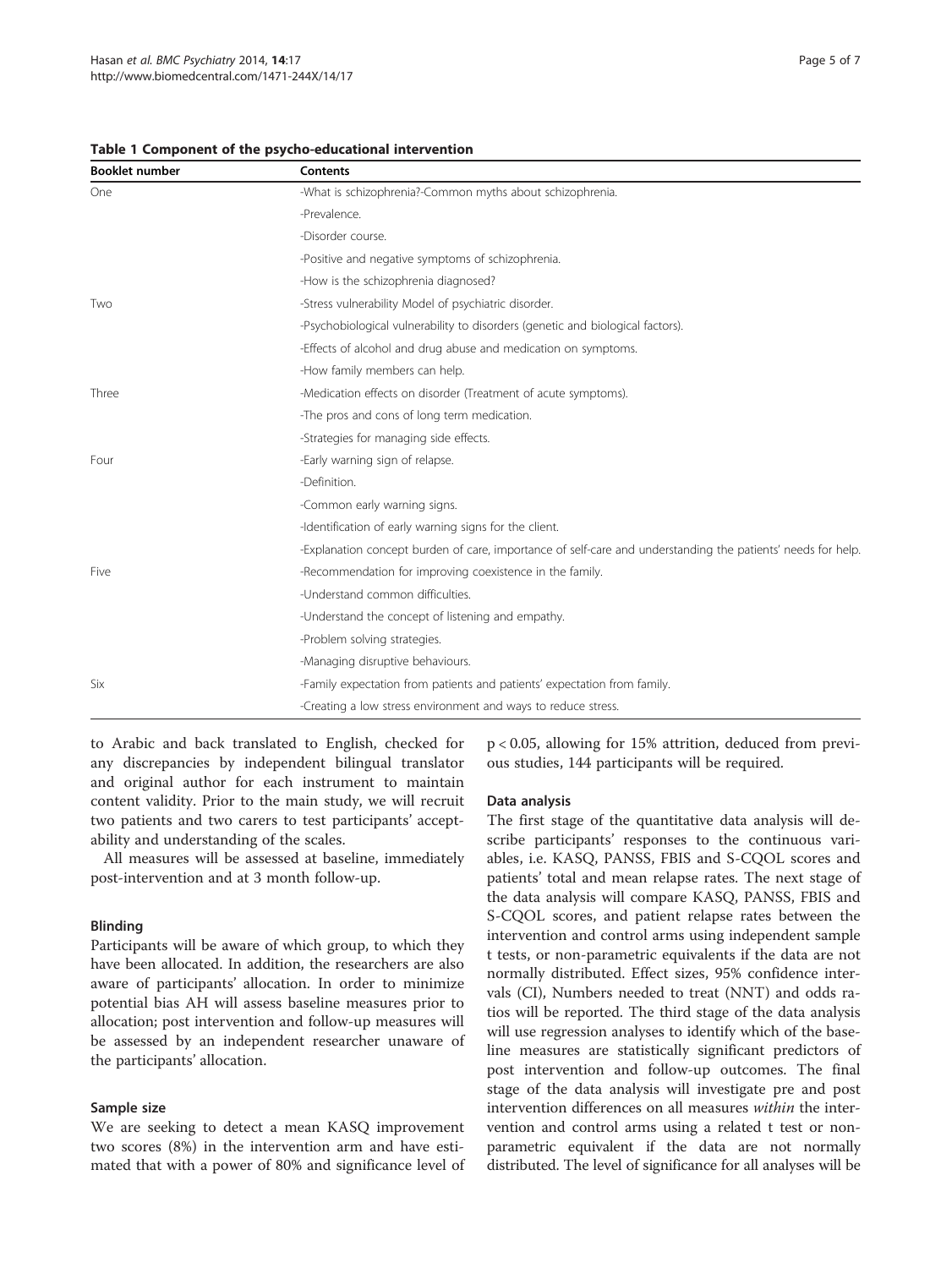<span id="page-5-0"></span>set at p < 0.05. Analysis will be conducted using the Statistical Package for the Social Sciences (SPSS) version 21.

#### Ethical approval

Ethical approval has been obtained from University of Nottingham Faculty of Medicine and Health Sciences Research Ethics Committee (SNMP 12072012) and the Scientific Research Ethics Committee from Ministry of Health, Jordan (Ref 9067). The trial has been registered with Current Controlled Trials, registration number ISRCTN78084871.

# **Discussion**

Findings from this trial will show the effect of psychoeducation delivered via printed booklets, and treatment as usual on outcomes for people diagnosed with Schizophrenia and their primary caregivers when compared with treatment as usual alone.

# Trial status

The trial commenced recruitment in September 2012.

#### Abbreviations

RCT: Randomized controlled trial; MoH: Ministry of health; KASQ: Knowledge about schizophrenia questionnaires; PANSS: Positive and negative syndrome scale; FBIS: Family burden interview schedule; S-CQoL: Schizophrenia – caregivers' quality of life; CGI: Clinical global impression scale; GPS: Clinical global impression scale; BRPS: Brief psychiatric rating scale; NNT: Number need to treat; CI: Confidence interval; SNMP: School of nursing & midwifery; AH: Abd Hasan; PC: Patrick Callaghan.

#### Competing interests

The authors declare that they have no competing interests.

#### Authors' contributions

AH, PC and JL were responsible for the development and refinement of the protocol. AH is the principle investigator. AH will conduct data analysis under the supervision of PC & JL. AH, PC and JL wrote the initial draft of the manuscript and contributed to, edited and approved the final manuscript.

#### Acknowledgements

AH is funded by a doctoral scholarship from the Islamic Development Bank, Saudi Arabia; we thank all the patients and carers for their participation in the trial. We thank the clinic staff at both sites for assistance in recruitment. We thank Ahmad Ayyad and Mosa Obeidat for conducting follow-up assessments.

#### Received: 15 January 2014 Accepted: 20 January 2014 Published: 22 January 2014

#### References

- Devaramane V, Pai NB, Vella SL: The effect of a brief family intervention on primary carer's functioning and their schizophrenic relatives levels of psychopathology in India. Asian J Psychiat 2011, 4(3):183–187.
- 2. Das S, Malhotra S, Basu D, Malhotra R: Testing the stress-vulnerability hypothesis in ICD-10-diagnosed acute and transient psychotic disorders. Acta Psychiatr Scand 2001, 104(1):56–58.
- 3. Nicholson IR, Neufeld RW: A dynamic vulnerability perspective on stress and schizophrenia. Am J Orthopsychiatry 1992, 62(1):117–130.
- 4. World Health Organization: World Mental Health Atlas. Geneva: WHO; 2005.
- 5. World Health Organization: Mental Health System in Jordan. WHO; 2011.
- 6. Li Z, Arthur D: Family education for people with schizophrenia in Beijing, China - randomised controlled trial. Br J Psychiatry 2005, 187:339–345.
- 7. Kulhara P, Chakrabarti S, Avasthi A, Sharma A, Sharma S: Psychoeducational intervention for caregivers of Indian patients with schizophrenia: a randomised-controlled trial. Acta Psychiatr Scand 2009, 119(6):472–483.
- Rotondi A, Anderson C, Haas G, Eack S, Spring M, Ganguli R, Newhill C, Rosenstock J: Web-based psychoeducational intervention for persons with schizophrenia and their supporters: one-year outcomes. Psychiatr Serv 2010, 61(11):1099-1105.
- 9. Chan SWC, Yip B, Tso S, Cheng BS, Tam W: Evaluation of a psychoeducation program for Chinese clients with schizophrenia and their family caregivers. Patient Educ Couns 2009, 75(1):67-76.
- 10. Nasr T, Kausar R: Psychoeducation and the family burden in schizophrenia: a randomized controlled trial. Ann Gen Psychiat 2009, 8(17):1–6.
- 11. Dyck DG, Short RA, Hendryx MS, Norell D, Myers M, Patterson T, McDonell MG, Voss WD, McFarlane WR: Management of negative symptoms among patients with schizophrenia attending multiple-family groups. Psychiatr Serv 2000, 51(4):513-519.
- 12. Magliano L, Fiorillo A, Malangone C, De Rosa C, Maj M: Special section: a memorial tribute: patient functioning and family burden in a controlled, real-world trial of family psychoeducation for schizophrenia. Psychiatr Serv 2006, 57(12):1784–1791.
- 13. Paranthaman V, Satnam K, Lim J-L, Amar-Singh HSS, Sararaks S, Nafiza M-N, Ranjit K, Asmah Z-A: Effective implementation of a structured psychoeducation programme among caregivers of patients with schizophrenia in the community. Asian J Psychiat 2010, 3(4):206-212.
- 14. Chien WT, Lee I: The schizophrenia care management program for family caregivers of Chinese patients with schizophrenia. Psychiatr Serv 2010, 61(3):317–320.
- 15. Barrowclough C, Tarrier N, Lewis S, Sellwood W, Mainwaring J, Quinn J, Hamlin C: Randomised controlled effectiveness trial of a needs-based psychosocial intervention service for carers of people with schizophrenia. Br J Psychiatry 1999, 174(6):505–511.
- 16. Bradley GM, Couchman GM, Perlesz A, Nguyen AT, Singh B, Riess C: Multiple-family group treatment for English- and Vietnamese-speaking families living with schizophrenia. Psychiatr Serv 2006, 57(4):521-530.
- 17. Ran MS, Xiang MZ, Chan CLW, Leff J, Simpson P, Huang MS, Shan YH, Li SG: Effectiveness of psychoeducational intervention for rural Chinese families experiencing schizophrenia - a randomised controlled trial. Soc Psychiatry Psychiatr Epidemiol 2003, 38(2):69–75.
- 18. Chien WT, Norman I: The effectiveness and active ingredients of mutual support groups for family caregivers of people with psychotic disorders: a literature review. Int J Nurs Stud 2009, 46(12):1604–1623.
- 19. Giron M, Fernandez-Yanez A, Mana-Alvarenga S, Molina-Habas A, Nolasco A, Gomez-Beneyto M: Efficacy and effectiveness of individual family intervention on social and clinical functioning and family burden in severe schizophrenia: a 2-year randomized controlled study. Psychol Med 2010, 40(1):73–84.
- 20. Rotondi AJ, Haas G, Anderson C, Ganguli R, Keshavan M, Newhill C, Rosenstock J, Spring M: A randomized trial of a telehealth intervention to provide in-home psychoeducation to persons with schizophrenia and their families: intervention design and preliminary findings. Schizophr Bull 2005, 31(2):533.
- 21. Donker T, Griffiths KM, Cuijpers P, Christensen H: Psychoeducation for depression, anxiety and psychological distress: a meta-analysis. BMC medicine 2009, 7(1):79.
- 22. Schulz KF, Altman DG, Moher D: CONSORT statement: updated guidelines for reporting parallel group randomised trials. BMC Med 2010, 8(1):18.
- 23. American Psychiatric Association: Diagnostic and Statistical Manual of Mental Disorders American Psychiatric Association. Washington, DC; 1994:210.
- 24. Atkinson JM, Coia DA: Families Coping with Schizophrenia: A Practitioner's Guide to Family Groups. Oxford, England: John Wiley & Sons; 1995:viii 284.
- 25. Ascher-Svanum H: Development and validation of a measure of patients' knowledge about schizophrenia. Psychiatr Serv 1999, 50(4):561–563.
- 26. Kay SR, Flszbein A, Opfer LA: The positive and negative syndrome scale (PANSS) for schizophrenia. Schizophr Bull 1987, 13(2):261.
- 27. Kay SR, Opler LA, Lindenmayer J-P: Reliability and validity of the positive and negative syndrome scale for schizophrenics. Psychiatry Res 1988, 23(1):99–110.
- 28. Pai S, Kapur R: The burden on the family of a psychiatric patient: development of an interview schedule. Br J Psychiatry 1981, 138(4):332–335.